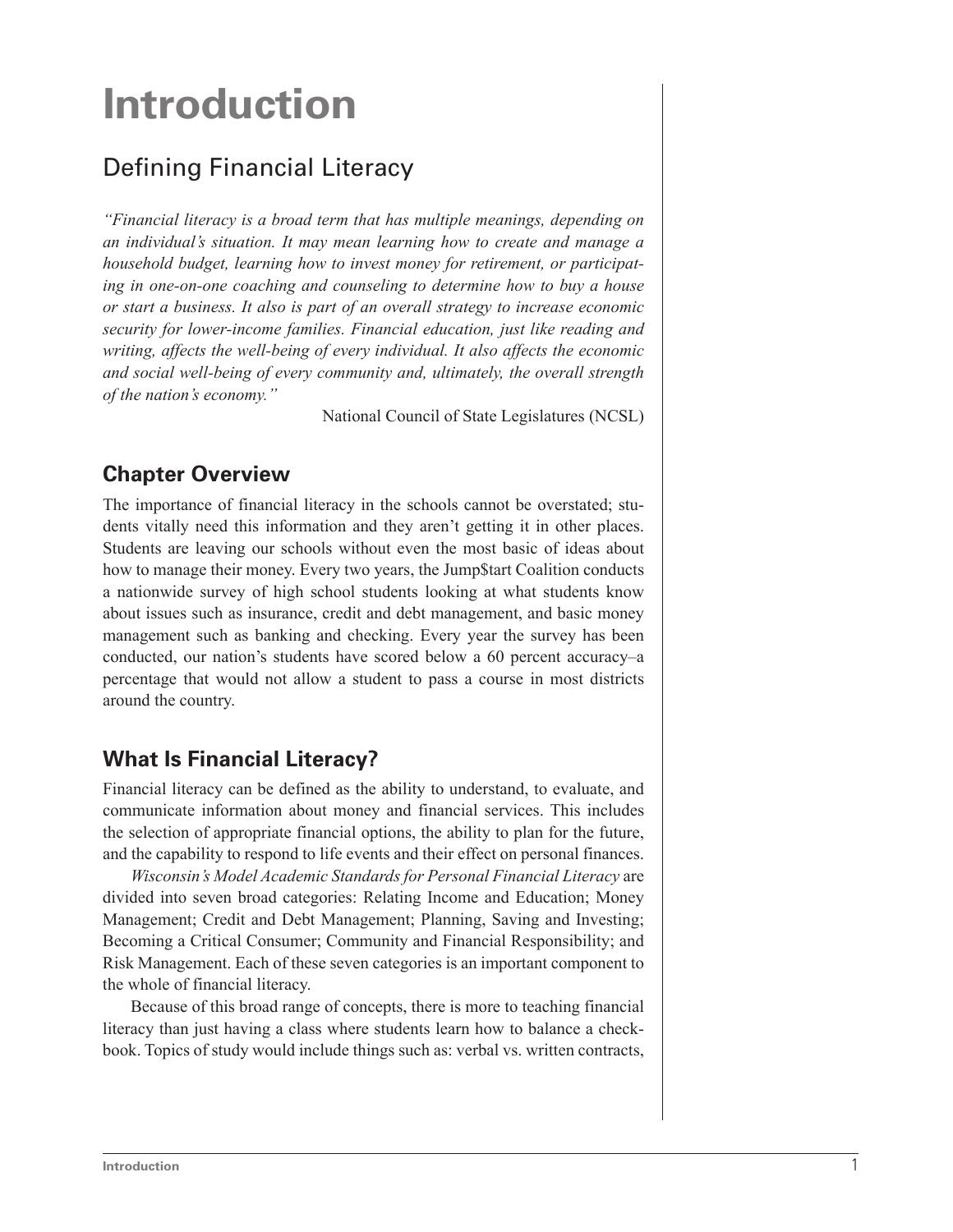the true cost of interest, protection from loss, insurance, lifestyle choices and spending habits, bankruptcy, sources of credit, and investment options.

#### **Why Teach Financial Literacy?**

There is growing evidence that students are leaving high school not knowing fundamental information on such topics as debt, credit, insurance, or even basic banking services. With the growing technological complexity and sophistication of the banking and investment industry, core knowledge on these topics is vital for people to be able to understand even the most basic of monetary transactions.

Through newspaper accounts, a person can see that bankruptcy rates are higher than at any other time in history. Add this in to the rise of predatory lending practices such as "payday" loans and pawn shops, the overall increase in consumer debt ratios, the decrease in the personal savings rate, and the inappropriate use of credit and it is clear that consumers–and students–may not be making decisions based on knowledge of the financial marketplace and its impact on their lives.

Due to changes in investment and pension plans, many workers are now also responsible for managing their own retirement funds. Many businesses have changed from employer-sponsored plans (such as a traditional pension) to a more worker-oriented Individual Retirement Account. This shifts the responsibility to the individual and illustrates another need for information.

If someone were to take the initiative and look on their own, however, there is such a plethora of information as to be incredibly confusing. Book after book on personal finance can give information, but much is contradictory, adding to the perplexity of the individual looking for answers and assistance. A simple web search on "personal finance" brings up a mind-boggling 165,000,000 web pages; by narrowing that search to "debt assistance," that number drops to 9,940,000 (many of which are sites urging a consumer to declare personal bankruptcy).

People who are secure in their finances are better able to contribute to a growing and healthy economy, making personal financial literacy a vital key to maintaining the economic strength of our country.

#### **What Does Financial Literacy Include?**

The knowledge and skills set forth in the Wisconsin personal financial literacy standards cross all grade levels and disciplines. A comprehensive, developmentally appropriate pre-kindergarten through grade 12 program can promote personal financial literacy throughout numerous curricular areas. Educators from all grade levels can use the financial literacy standards to align instruction and create grade specific curricula and activities designed to instill within students a desire to be financially literate. The standards are intended to help schools develop a comprehensive K-12 program that provides the knowledge and skills to establish sound financial habits.